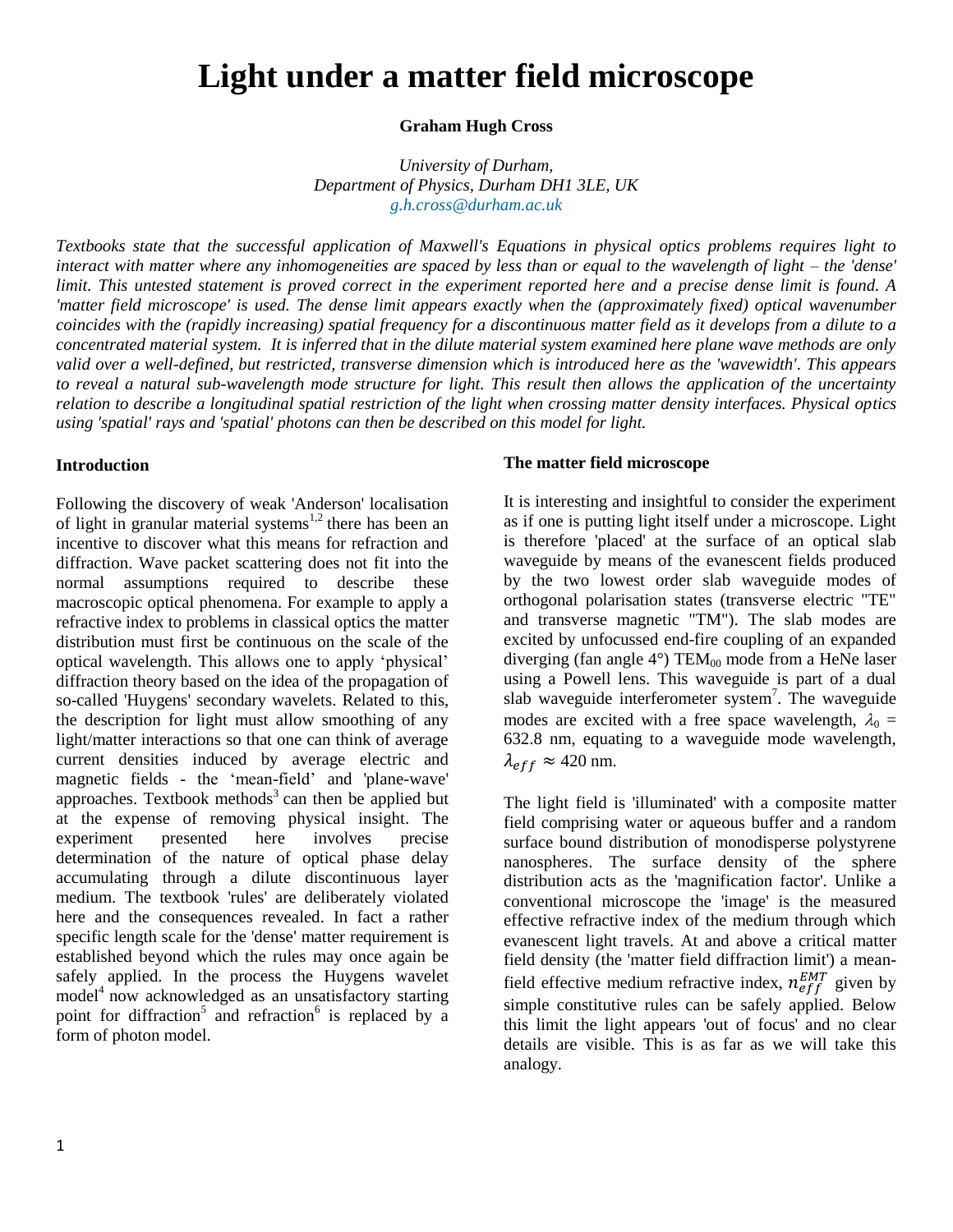For this two component inhomogeneous medium comprising spheres of relative permittivity,  $\varepsilon_{sn}$ embedded in a 'continuous' medium with permittivity  $\varepsilon_m$ at (for a layer system<sup>8</sup>) an area density  $f_A$ , the effective medium constitutive properties are given reliably by the Maxwell-Garnett (M-G) formalism<sup>9</sup>.

$$
\frac{(\varepsilon_{eff} - \varepsilon_m)}{(\varepsilon_{eff} + 2\varepsilon_m)} = f_A \frac{(\varepsilon_{sp} - \varepsilon_m)}{(\varepsilon_{sp} + 2\varepsilon_m)} [1]
$$

The effective relative permittivity  $\varepsilon_{eff}$  gives directly the effective medium refractive index through  $n_e^E$  $\sqrt{\varepsilon_{eff}}$  provided that the material is non-magnetic and the mean-field conditions apply. For spheres in a layer the Wigner-Seitz method gives the average nanosphere centre-centre separation,  $\langle S \rangle$  according to  $\langle S \rangle$  =  $2r_{ps}/\sqrt{f_A}$  where  $r_{sp}$  is the known sphere radius. Substitution into [1] gives a method of determining the expected average sphere separation from the measured effective medium index. An exhaustive survey of the correct application of this mean-field method shows that it converges with the more refined Mie scattering theory methods when 'long wavelength' conditions prevail (small values for  $r_{sp}/\lambda_{eff}$  as in this case) and particularly when the permittivity differences between spheres and continuous medium is  $low^{10,11,12,13}$ . Perhaps counter-intuitively the methods are predicted to become more applicable as the system becomes more dilute $13$ .

The experimental method uses a dual slab, dual polarisation evanescent wave, waveguide interferometer  $(DPI)<sup>14</sup>$  (see Methods Summary). Phase retardations  $\Delta\phi_{TE}$  and  $\Delta\phi_{TM}$  in the two upper slab waveguide modes yield the index and thickness for an equivalent continuous surface layer by applying continuum electrodynamics (Maxwell's Equations). Notwithstanding that these deduced index and thickness values may be unphysical for a dilute layer we nevertheless want to seek a convergence condition with the M-G type of theory. The M-G model assumes a constant retardation per deposited sphere in any of the known methods. The deduced layer thickness and the average sphere separation for spheres of nominal diameter 30 nm is shown plotted versus  $\Delta \phi_{TE}$  in Figure 1(a). Total disagreement with the M-G prediction occurs until  $\langle S \rangle \approx 67$  nm, close to the region where the layer thickness makes sense. This critical average spatial frequency, or critical separation,  $\langle v \rangle_c = 1/\langle S \rangle_c$ , coincides with the following correspondence relationship,  $1/k = \lambda_{eff}/2\pi = \hbar/p_M = \langle S \rangle_C$ , where k is the classical effective wavenumber and  $p<sub>M</sub>$  the 'Minkowski' de Broglie wave momentum. Whilst the

spatial frequency must be increasing rapidly as the sphere separation decreases, *k* only increases by a factor of very much less than 0.1 % over the experimental range due to the weak perturbation to the optical evanescent field. Since *k* is essentially constant at all spatial frequencies and the mean-field method only applies at and above this critical frequency, it is safe to say that the appropriate transverse electromagnetic plane wave is fundamentally constrained to a spatial dimension of around 67 nm.



*Figure 1: (a) Deduced layer thickness (circles) and average separation (square) versus TE mode phase retardation for the deposition of 30 nm diameter polystyrene spheres, Maxwell-Garnett (EMT) model average predicted separation shown for comparison (solid line). The region between 3 and 7 radians shows the effect of reducing the pH of the flow medium so that chemi-sorption is encouraged. Higher surface binding rate here seems to be associated with a strong differential decrease in deduced separation whilst the deduced thickness remains constant. (This feature should be considered in the context of the explanations proposed later in the paper where it will be attributable to a large transient increase in layer inhomogeneity.) (b) Detail of the region of agreement with the M-G model. Error bars are calculated using the phase retardation random noise*  $\frac{5\sigma}{\omega}$  *uncertainty of*  $\pm$ 5 *mrad and*  $\pm$ 3 *mrad, for*  $\Delta\phi_{TE}$  *and*  $\Delta\phi_{TM}$ *, respectively.* 

A dilute system of 100 nm diameter spheres is now considered to further explore the irrational dilute limit behaviour. The final maximum occupied surface area density is close to 1 % across the waveguide surface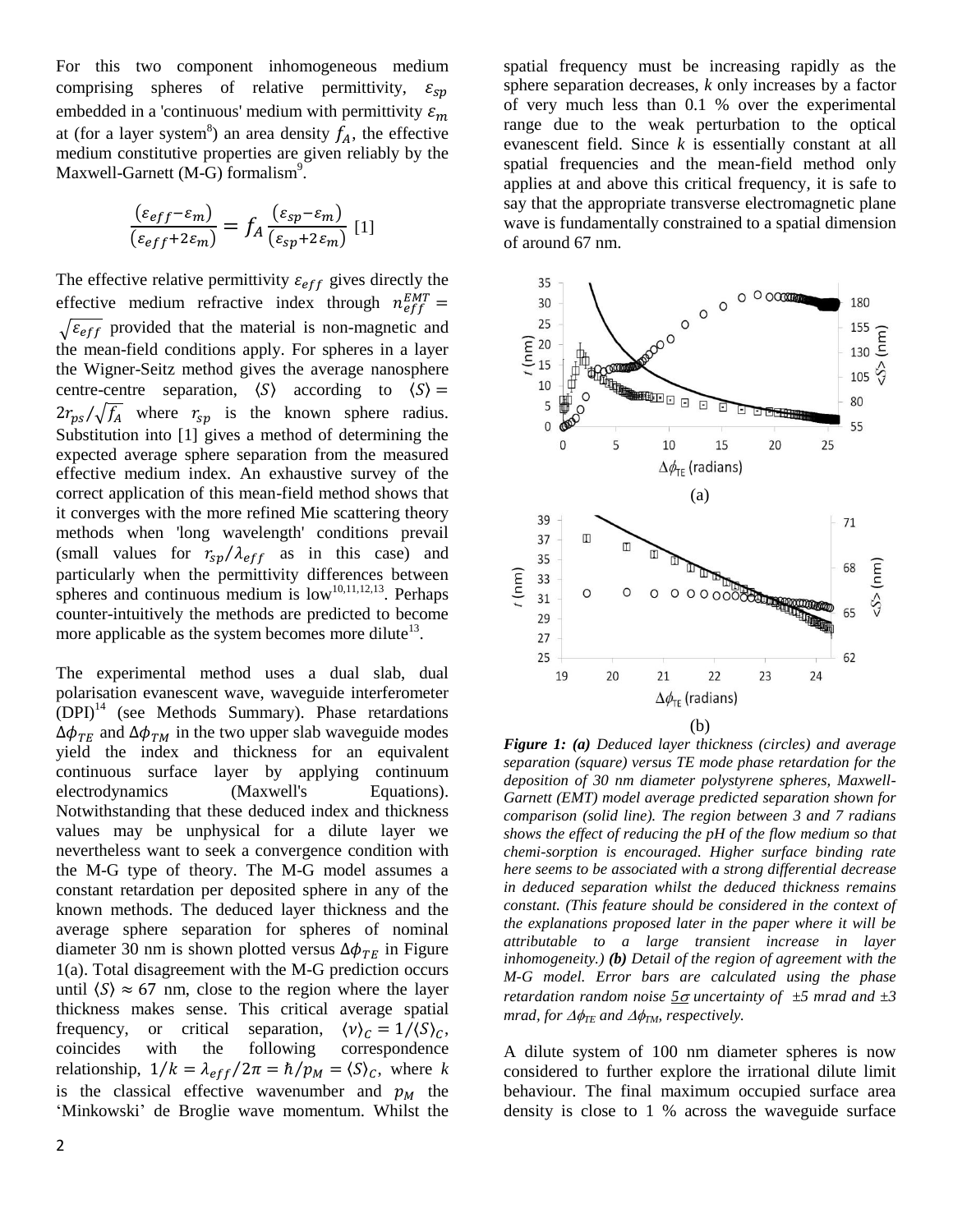with an average sphere separation of  $\sim 1,000$  nm (Figure 2(a)). This time we avoid using textbook electromagnetism to characterise the layer. We are content to follow the experimental ratio  $R =$  $\Delta\phi_{TE}/\Delta\phi_{TM}$  as a function of  $\Delta\phi_{TE}$ . Fortunately under these experimental conditions there is, in continuum electrodynamics, an approximately linear relationship between *R* and the deduced effective refractive index of the equivalent surface layer. This provides a powerful tool on which to base hypotheses describing the qualitative behaviour in the dilute region.





*Figure 2: (a) SEM micrograph of the surface bound 100 nm spheres. (b) R versus TE mode phase retardation (open diamonds for the 100 nm beads shown in (a). Error bars are*   $\pm 1\sigma$ . The simple effective medium model for R versus  $\Delta \phi_{TF}$  is *shown as the dashed line. The square and circle points are the R values obtained by applying the 100 nm equivalent layer M-G model and the Mie theory model, respectively, using the observed* surface coverage  $(-1, 9)$  *observed* surface coverage  $(-1, 9)$  *of from (a)) as the measure of surface coverage, fA.*

As Figure 2(b) shows, *R* is either negatively correlated or uncorrelated to rising phase retardation up to around  $\Delta\phi_{TF} = 1$  rad. The negative correlation, also seen below 1 radian in the 30 nm sphere data and indeed in all experiments conducted using this material system, is

quite difficult to rationalise. Effectively it says that refractive index is decreasing (or sphere separation increasing) as more spheres are deposited. After the deposition peak at  $\Delta \phi_{TE} = 4.5$  rad, a washing process removes loosely adhered spheres and the retardation decreases, showing that it is closely related to sphere density. Strikingly however, *R* remains largely unchanged. We must conclude by inference that 'refractive index' is an indefinable concept at this low coverage. The failure of general extended plane-wave and mean-field methods is once again clearly evident.

# **A description for naturally occurring spatially constrained modes of light**

From here the thread of an argument based solely on known physical principles and well known observed phenomena is followed. There are no further distinguishing experimental data to present at this stage. The argument must simply be capable of giving a plausible explanation of both the dilute and dense limit behaviours and of the transition between the two. To accept the validity of the argument requires one only to refer back to the distinguishing experimental results shown above. One must then admit that it is valid to assume that a natural state of light exists described by discrete spatial modes having a transverse constraint, probably given by the rather particular value suggested by the data. The extension of this idea leads one to an understanding of the whole data.

The common feature amongst the models mentioned above is that they assume an unbounded plane-wave model for light. Because the mean-field effective medium theory (EMT) only works well for sphere distributions above some average spatial frequency range, the spatial extent over which an EMT is valid must also be limited.

The development comprises two stages. First, a geometrical ray model for optics is adopted where a finite cross sectional "area of influence" is applied. In the geometrical theory of diffraction  $(GTD)^{15}$  the ray is simply a direction but here it must be of a certain minimum transverse dimension to explore an effective medium material property. Second, to account for a particle-like diffractive scattering of the ray, a centre of momentum density must be found within it. This demands that the momentum density distribution of the ray be bounded in longitudinal extent. The spatial photon that emerges has a "volume of influence".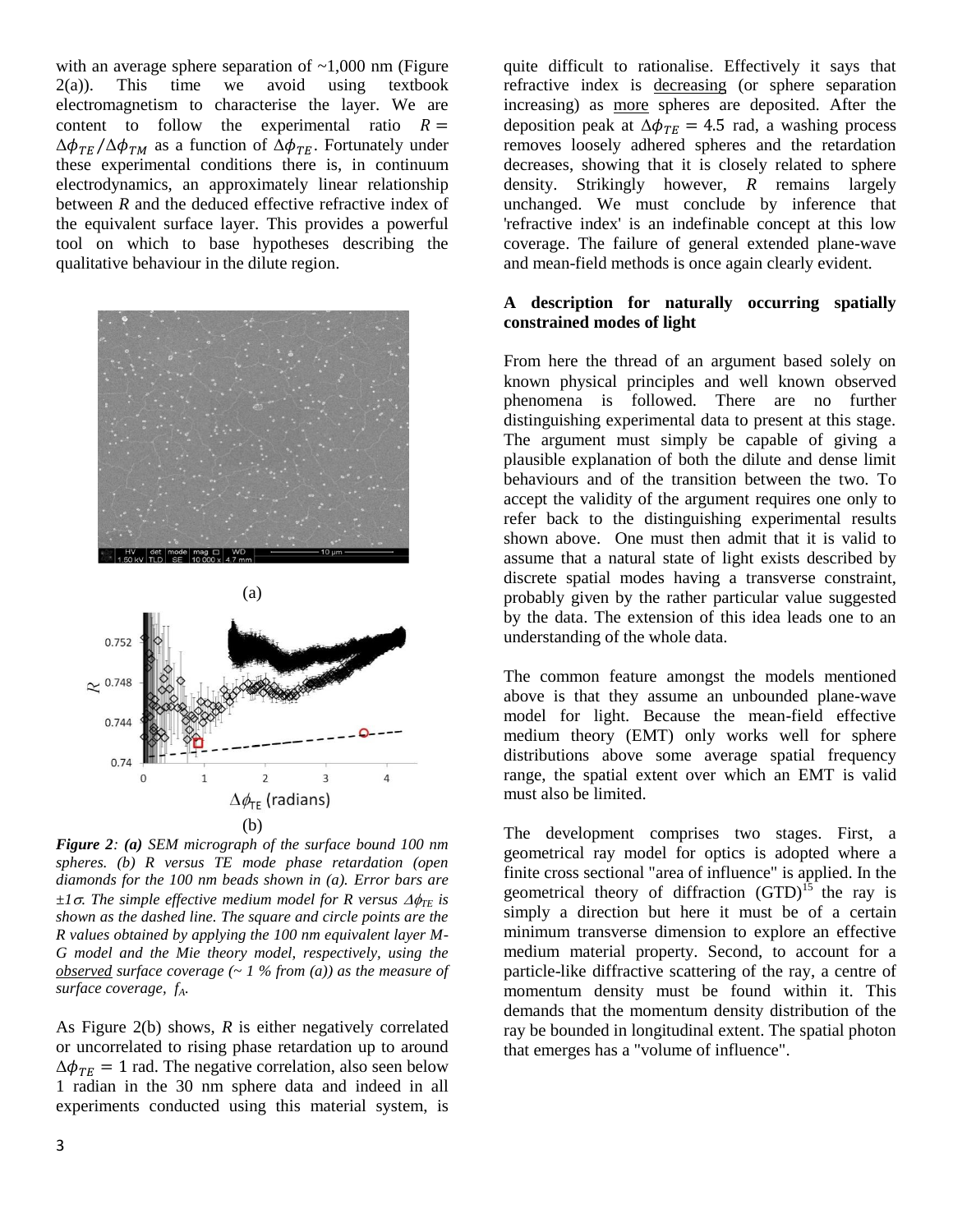### **A spatial ray model for propagation**

Light in a broad illumination comprises independent parts, each of which takes an individual route through the medium. Phase retardation accumulates by spatial rays passing through paths with permittivity inhomogeneities ('refractive' paths) where a local effective medium theory may be applied and *R* is proportional to the local effective permittivity. However, there are also paths resulting from off-axis diffraction that may be free of such inhomogeneities ('geometrical' paths). These also provide phase retardation but the contributory *R* value is always unity (independent of polarisation).

In the interferometer the measured (forward scattered) phase changes relative to the reference mode field may be given by

$$
\Delta \phi_{TE(TM)} = \Delta \phi_r + \Delta \phi_a \tag{2}
$$

where  $\Delta \phi_r$  and  $\Delta \phi_g$  are the total optical path length refractive and geometrical changes, respectively to the phase of a discrete propagating waveguide mode ray. These comprise incremental phase changes acquired along incremental optical paths, *s*. That part of an incremental path contributing a phase retardation due to a change in the effective refractive index is  $\delta \phi_r$  so that  $\Delta \phi_r = d \int_0^3 \delta \phi_r dr$  and any part contributing an additional geometrical length  $\delta \phi_a$  so that  $\Delta$  $c \int_0^3 \delta \phi_g \, dr$ . The coefficients *d* and *c* represent the proportions of each type making up the total phase changes.

The incremental refractive phase change component is polarisation dependent and can be expressed as an incremental optical path length change according to

$$
\int_0^s \delta \phi_r \, dr = k_0 \int_0^s \delta \Delta n_a^T(\vec{r}) l \cdot dr. \tag{3}
$$

Here the propagating ray is treated as having a bounded area of influence, *a* over which its transverse electromagnetic field can probe any changes in the transverse effective medium refractive index distribution,  $\Delta n_a^T$  due to a finite ray-area occupied fraction,  $f_a(\vec{r})$  of polystyrene spheres, approximately

$$
\Delta n_a^T(\vec{r}) = \Delta \{ f_a(\vec{r}) \big( n_{sp} - n_m \big) \}.
$$
 [4]

Where  $n_{sp}$  and  $n_m$  are the refractive indices of spheres and medium, respectively. When  $c = 0$ ,  $d = 1$  giving for the experimental system,  $\Delta \phi_{TE}(0) < \Delta \phi_{TM}(0)$  so that their ratio becomes,  $R_r < 1$  increasing linearly with rayarea occupied fraction of spheres.

The incremental geometrical phase change component is polarisation independent and can be expressed as an incremental path length change,  $\delta l$  according to

$$
\int_0^s \delta \phi_g \, dr = k_0 \int_0^s \delta l \, dr = k_0 \int_0^s (l/cos\theta) - l \, dr.
$$
\n[5]

where  $\theta$  is a ray diffractive scattering angle between the original, *l* and scattered incremental ray paths.

When  $c = 1$ ,  $d = 0$  giving  $\Delta \phi_{TE} = \Delta \phi_{TM}$  so that their ratio is always,  $R_q = 1$ .

The measured value of *R* is revealed as a weighted average  $\overline{R} = dR_r + cR_q$  and if any significant values of *c* are present,  $\overline{R}$  will always be enhanced over the assumed EMT value. If the continuum models are used here, they will always indicate an anomalously high refractive index, as is seen. Dilute systems in particular produce such anomalies where  $c \approx d$  indicating that a refractive contribution is as equally likely as a geometrical contribution.

The term,  $f_a(\vec{r})$  applies only over the area of influence for the ray. For a transverse ray 'wavewidth', *x* at least equal to the sphere separation,  $(x \ge S)$  the effective rayarea occupied fraction tends towards the mean field value,  $(f_a \Rightarrow f_A)$  and the normal EMTs can accurately model the data. As deduced from Figure 1(a), the point at which this occurs is close to  $\lambda_{eff}/2\pi = 67$  nm. This suggests that a fundamental lower spatial bound limit for the ray is given by  $x \approx S = h/p = 67$  nm. What is contained within this ray area? That is not something to comment on here other than it is required to be a distributed transverse electromagnetic field suitable to apply to Maxwell's equations. However, a twodimensional centre of momentum density (COM) presumably exists somewhere within the ray bounded area. The usual treatment of the finite spatial photon as a wavefunction comprising a sum of classical plane waves is insupportable on this new model idea. If each photon has to be bounded to such a small region, its direction of propagation would become somewhat uncertain.

### **Scattering of spatial photons**

Scattering is now described by a central force theorem between point-like light and matter particles but the ray must now be spatially bound longitudinally. Unless this happens, the transverse centre of momentum density will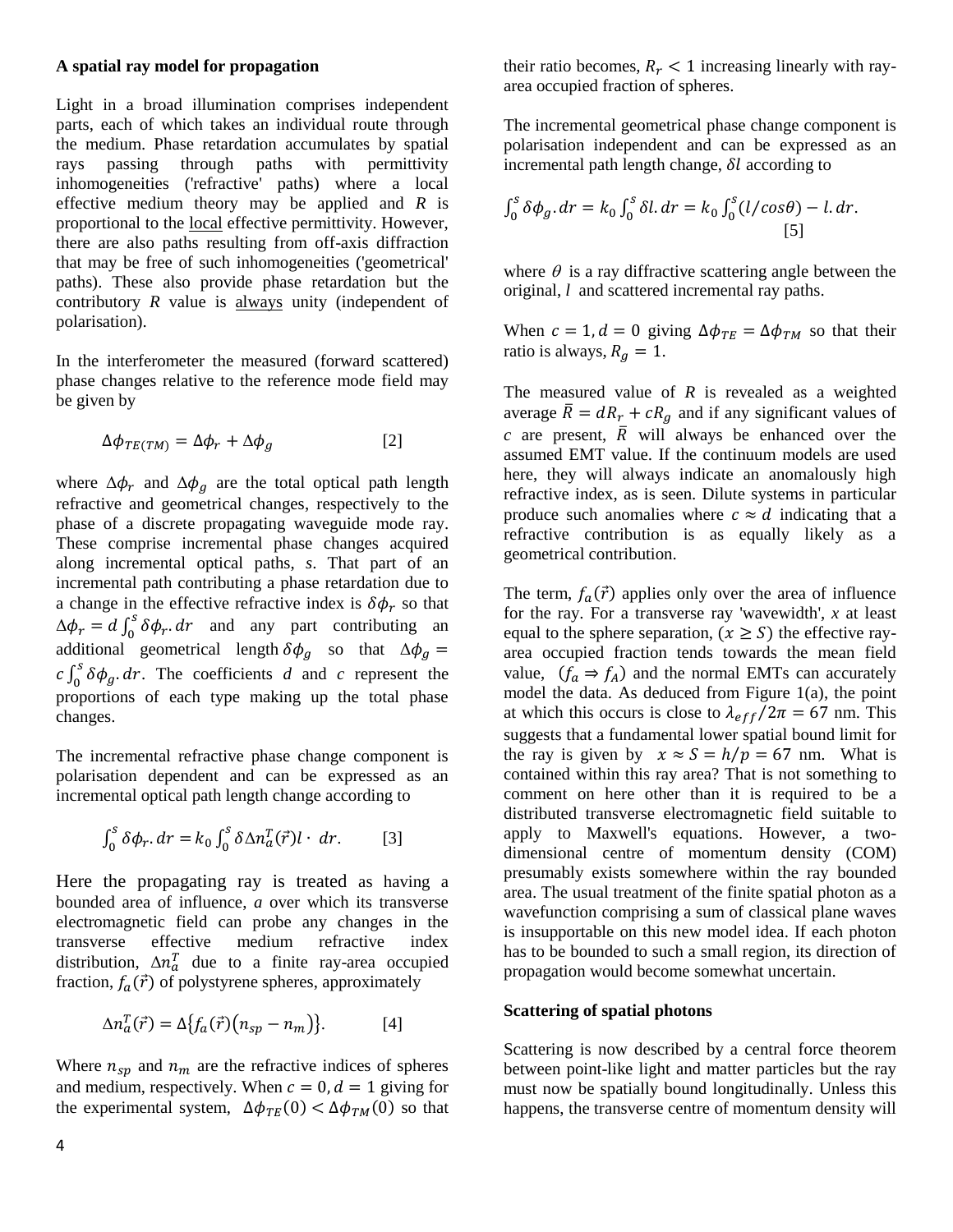be distributed uniformly along the ray path and there will be no well-defined light 'point' with which to refer. Scattering would not be describable by any central force mechanism.

A three-dimensional (3D) COM must interact with a local centre of polarisation density (CPD) in the material. The longitudinal (local *z* coordinate) spatial constraint condition required to specify a 3D COM can be given by the Heisenberg uncertainty relation  $\Delta p_M^L \Delta z \geq \frac{\hbar}{2}$  $\frac{\hbar}{2}$  where  $p_M^L$  is the longitudinal 'Minkowski' de Broglie wave momentum with  $\Delta z$  the COM position uncertainty in the local direction of propagation. It is changes to this component of momentum that are measured in experiments. In the limit  $\Delta p_M^L \Rightarrow 0$ , and the ray becomes fully non-local in longitudinal extent. This is the fully monochromatic ray but in practice, its longitudinal dimension in space-time is governed by the photon formation length (coherence length) 16 . Photons propagating in a vacuum or in uniform continuous media have presumably a maximum longitudinal dimension of this type. Spatial rays in discontinuous media however are 'squeezed' at boundaries that are the interfaces across which the Minkowski momentum flux (or "Maxwell stress tensor") diverges. In the dilute inhomogeneous medium these boundaries are spaced on microscopic scales and can be rather diffuse,  $\Delta z$  becomes finite and small (at the expense of an increase in  $\Delta p_M^L$  of course) but a three dimensional COM emerges and the central force theorem can be developed.

The geometrical photon introduced here is a 3-D spatially constrained distribution of wave momentum. The transverse dimension is fixed but the longitudinal dimension is determined locally with an uncertainty,  $\Delta z$ at each boundary. Sharp boundaries represent rapid divergence in the stress tensor and more 'point-like' properties for the photon. In fact, it is likely that at the boundaries between any two different continuous refractive media the photon length reduces down to the effective wavelength and  $\Delta z = 0$ .

For a single CPD and COM scattering event we can assume a central force,  $\vec{F}_M$  and define it in terms of its effect on the total (linear and angular) photon momentum as usual by

$$
\vec{F}_M(\vec{r},t) = \frac{d\vec{p}_M}{dt} \tag{6}
$$

Normal particle scattering theory describes the total change in photon momentum as

$$
\Delta \vec{p}_M = \vec{p}_{M,i} - \vec{p}_{M,f} = \int_0^{\Delta \tau} \vec{F}_M \cos \psi dt = 2 \vec{p}_{M,i} \sin \left(\frac{\theta}{2}\right)
$$
\n[7]

where the angles,  $\psi$  and  $\theta$  are denoted on Figure 3 (a) and  $\vec{p}_{M,i}$  and  $\vec{p}_{M,f}$  are the initial and final Minkowski photon momenta. A single scattering event impact parameter, *b* is shown but it is better to describe a configurationally averaged impact parameter,  $\langle b \rangle$  in this case (Figure 3(b).



*Figure 3: (a) A single scattering event with impact parameter, b between a geometrical photon with a propagating centre of momentum density (COM) and a stationary local matter distribution with a centre of polarisation density (CPD). The photon participates in a 'central' force*  $\vec{F}_M$  *as it passes the CPD and is deflected by a scattering angle . The photon is a local 'ray' with dimension, x. (b, left) Photons with elongated COMs partially undergoing 'zig-zag' diffraction in a sparse CPD* distribution. Refractive ( $\nabla^T \varepsilon_a \neq 0$ ) and geometrical  $(\nabla^T \varepsilon_a = 0)$  paths are identified. The dashed lines represent *boundaries across which the Maxwell stress tensor diverges defining a' local' length for the photon. (b, right) Rectilinear photon phase velocity propagation with a distributed COM in a concentrated CPD distribution.*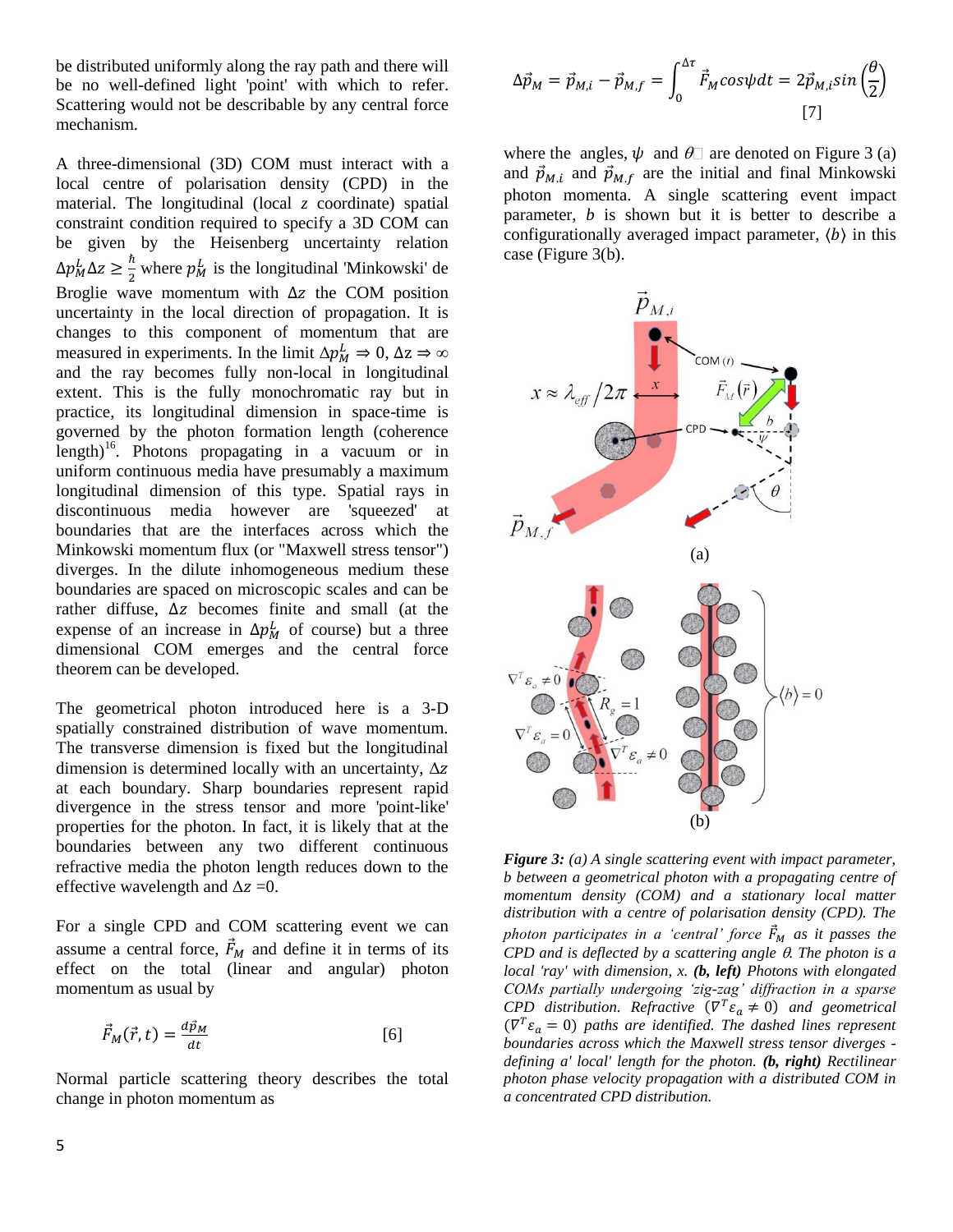Photon diffraction only occurs when  $\langle b \rangle \neq 0$  and when  $\langle b \rangle = 0$  all central forces are balanced and the photon is un-diffracted. Clearly this occurs at and above some spatial frequency of the matter discontinuities and all contributions from pure  $(R<sub>a</sub> = 1)$  geometrical phase retardations vanish.

The Minkowski formalism for the photon is the correct one because it describes the propagation of wave momentum in matter. Electromagnetic and matter waves exchange and share momentum and co-propagate.

The force density in an isotropic yet inhomogeneous and non-magnetic, non-conductive, dielectric medium is given by  $17$ 

$$
\vec{\mathcal{F}}_M(\vec{r},t) = -\left[ -\left(\vec{\nabla}\cdot\vec{P}(\vec{r})\right)\vec{E} + \frac{\partial\vec{P}}{\partial t} \times \mu_0 \vec{H} \right]
$$
\n[8]

where  $\vec{P}(\vec{r})$  is the spatially varying polarisation charge density and  $\vec{E}$  and  $\vec{H}$  are the incident electric and magnetic field amplitudes. These are expected to be nonuniform in the transverse plane of the ray but in what follows we will focus only on the matter field inhomogeneity to keep the development simple. Equating the polarisation charge density with a linear electric susceptibility we can write  $\vec{P}(\vec{r}) = (\varepsilon(\vec{r}))\vec{E}$  –  $\varepsilon_0 \vec{E}$ ) where  $\varepsilon(\vec{r})$  and  $\varepsilon_0$  are the spatially varying permittivity and free space permittivity, respectively. Substituting this into [8] and using the vector relationship

$$
\nabla \cdot (u\vec{A}) = \vec{A} \cdot \nabla u + u(\nabla \cdot \vec{A})
$$

the time-independent part of this force density becomes

$$
\vec{\mathcal{F}}_M(\vec{r}, \partial/\partial t = 0) \n= -\left\{-\vec{E}\left(\vec{E}\cdot\vec{\nabla}\varepsilon(\vec{r})\right) - \vec{E}\varepsilon(\vec{r})\left(\vec{\nabla}\cdot\vec{E}\right) + \varepsilon_0 \vec{E}\left(\vec{\nabla}\cdot\vec{E}\right)\right\}
$$
\n[9]

The first term on the right hand side is an intensity dependent force density component that appears only where the ray's field encompasses inhomogeneities in the permittivity distribution. Since the ray field is fully transverse locally, the gradient in permittivity is of relevance only over the ray's transverse plane, and we introduce the transverse differential vector operator

If we separately integrate this force density term over an area representative of the ray field we arrive at a net force component whose direction and magnitude is governed by the direction and magnitude of the permittivity gradient.

$$
\vec{F}_M = \varepsilon_0 \iint E^2 \vec{\nabla}^T \varepsilon_a \cdot dxdy
$$
\n(10)

Here,  $\varepsilon_a$  is the transverse ray area relative permittivity distribution given by  $\varepsilon_a = (n_a^T)^2$ . The integral is trivially zero when  $\vec{\nabla}^T \varepsilon_a = 0$  of course but also when the permittivity gradient distribution is circularly symmetric. In this latter case, all central forces are balanced.

This central force can in principle be related to a transverse photon field that retains the features required for wave-like phase retardation but has an amplitude that decays asymptotically in the radial direction, *r*. This field might be expressed as  $\vec{E}_a(\vec{r}) = \hat{a} A(\vec{r}) \exp(ikz)/r^{\beta}$  where  $\hat{a}$  is the field polarisation unit vector, *k* is the local wavenumber  $(k = k_0 n_a^T)$ ,  $A(\vec{r})$  is the normalised transverse scalar amplitude. The magnitude of the force would then scale with separation between the COM and CPD according to the following relationship

$$
\vec{F}_M(r) \propto \vec{\nabla}^{\mathsf{T}} \varepsilon_a \frac{A^2}{2r^{2\beta}} cos \psi \propto \vec{\nabla}^{\mathsf{T}} \varepsilon_a \frac{A^2}{2r^{2\beta}} \frac{\langle b \rangle}{r}
$$
\n[11]

Although there is no indication of the spatial structure of the field, it is worth noting that if  $\beta$  is unity then the central force law is of an inverse square type.

If the spatially constrained photon explores regions of material where  $\vec{\nabla}^T \varepsilon_a = 0$  it will not contribute to any net central force and will continue undeflected. As the photon approaches a region where  $\vec{\nabla}^T \varepsilon_a \neq 0$  and when  $\langle b \rangle \neq 0$ , the net central force develops and the photon is diffracted in an orbital path around the nearest CDP to conserve momentum (the CPD also experiences the Minkowski force and is drawn, correspondingly, towards the photon field). At the critical matter field density when  $\langle b \rangle = 0$  the central forces are balanced and photons are undiffracted. The pure geometrical path contributions to the retardation ( $R_g = 1$  paths) are now absent and upon further densification the ray area fields extend sufficiently across the local effective medium to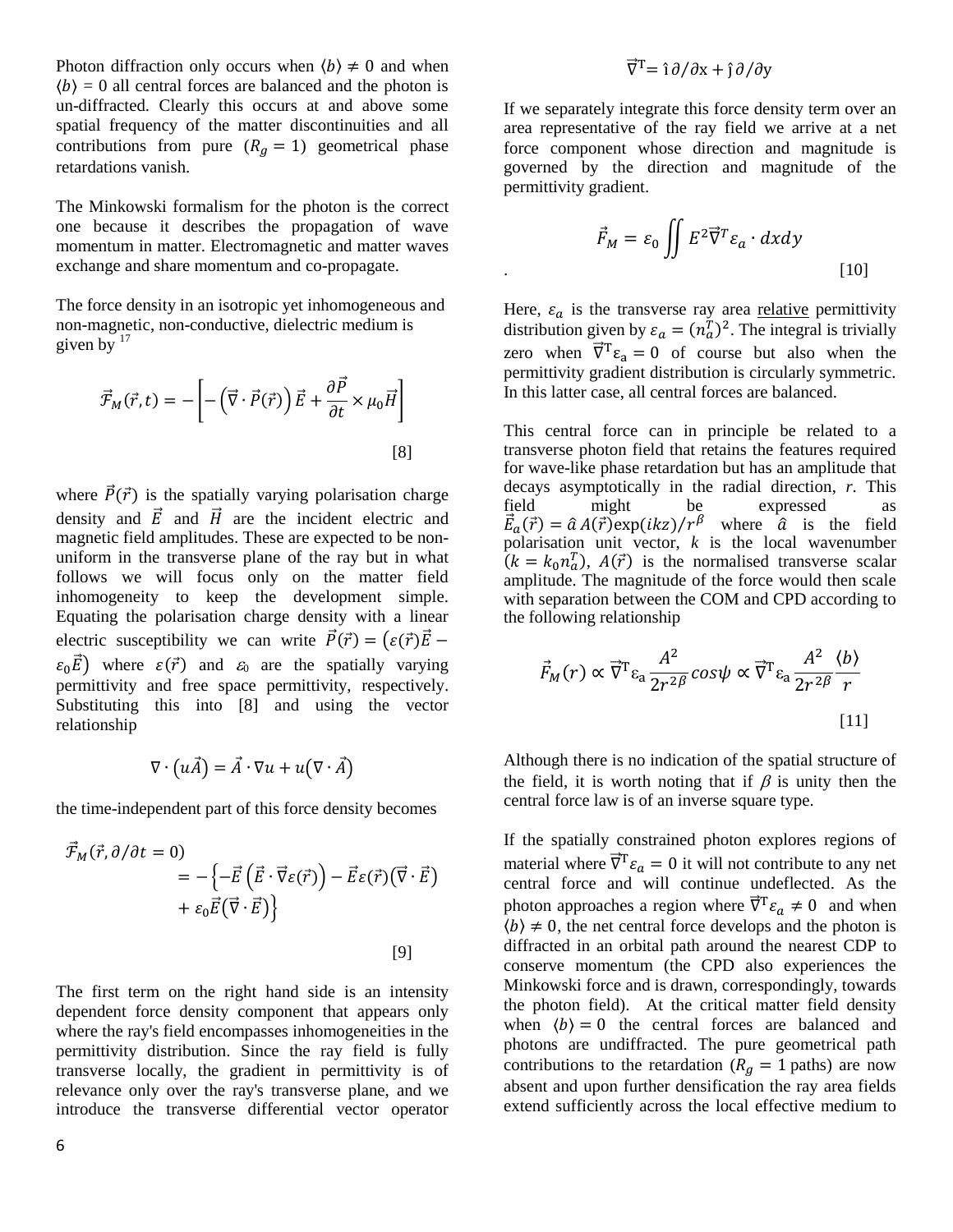report a rational mean-field refractive index; a conventional EMT now applies.

The macroscopic laws of refraction for the photon can therefore be said to have a microscopic diffractive origin and can only be defined and observed in the dense matter limit. Some quantum optics principles are required to complete the description. Reflection is a fundamentally probabilistic phenomenon but total internal reflection and the Goos-Hänchen shift may be deterministic in character according to proposals previously developed $18,19$ . In this case, the photon would be bound to a parabolic trajectory at the reflecting interface and the longitudinal shift would be an indication of the magnitude of the central force operating at the interface and the initial angle of approach. In macroscopic diffraction the diffraction angles are determined by an inverse separation force law between photons and the diffracting aperture or edge. A recent review describes the conventional geometrical ray approach to diffraction problems $^{20}$ .

# **Afterword**

Some imaginative postulates have been made for a spatial photon with an electromagnetic spatial soliton as a plausible description<sup>21,22</sup>. It is not the purpose here to favour any of these emerging models, merely to show that there is now a demonstrable reason to restore the propagating quantised 'particle' field in favour of the often cautiously taught secondary spreading wavelet field as the microscopic model of light for diffraction, refraction and reflection. Huygens' general principle however can be retained it seems. Enders shows how a unified Huygens' Principle accommodates sharp, nonspreading, wavefronts<sup>23</sup>. The classical central force proposed here is perhaps a modern embodiment of Newton's original conjecture of a material body force acting on 'Rays of Light'<sup>24</sup>.

# **Methods Summary**

Aqueous phosphate buffer suspensions of nano-spheres flow over the waveguide surface where the spheres become bound. An active liquid crystal half-wave plate rotates the input light linear polarisation between orthogonal states at a duty cycle of 50 Hz. The evanescent fields interact with the depositing spheres, progressively retarding the waveguide mode phase fronts. The slab waveguide mode fields propagate to the output facet where they now can interfere with the reference waveguide mode fields. In the far-field plane a Fourier transformation of a Young's fringe intensity pattern, imaged by a CMOS camera, yields the average

mode field phase retardations for TE and TM polarisations. Each data point is the average over 1 second of individual time correlated image samples. The waveguide total reflection mechanism and detection principle act to filter out and deliver only forward scattered light. The Young's fringe pattern represents interference between sample and reference light field wavefronts each containing spatially incoherent phase contributions from light scattered in the plane of the waveguide mode field<sup>25</sup>. This does not disrupt fringe formation of course which only represents the average phase differences between the two<sup>26</sup>.

- 1. Albada, M.P.V. and Lagendijk, A*.* Observation of weak localization of light in a random medium *Phys. Rev. Lett*. **55**, 2692-2695 (1985)
- 2. Wiersma, D.S., Bartolini, P., Lagendijk, A. and Righini, R. Localization of light in a disordered medium *Nature* **390**, 671-673 (1997)
- 3. Brooker, G *Modern Classical Optics* (OUP, 2002).
- 4. Hecht E. *Optics* (Addison-Wesley, 1989).
- 5. Saatsi J. and Vickers P. [Miraculous Success?](http://philpapers.org/rec/SAAMSI)  [Inconsistency and untruth in Kirchhoff's Diffraction](http://philpapers.org/rec/SAAMSI) [Theory](http://philpapers.org/rec/SAAMSI) *British J. Phil. Sci.* **62**, 29-46 (2011)
- 6. Enders P. The Ewald-Oseen Extinction Theorem in the light of Huygen's Principle *Electr. J. Theor. Phys*. **8**, 127- 136 (2011)
- 7. Cross, G.H. *et al*. A new quantitative optical biosensor for protein characterisation *Biosensors and Bioelectronics* **19**, 383-390 (2003).
- 8. Doremus, R.H. Optical properties of thin metallic films in island form *J. Appl. Phys*. **37**, 2775-2781 (1966)
- 9. Maxwell Garnett J.C. Colours in metallic glasses and metallic films *Phil. Trans. Roy. Soc*. A **203**, 385-420 (1904)
- 10. Yang, C., Wax, A. and Feld, M.S. Measurement of the anomalous phase velocity of ballistic light in a random medium by use of a novel interferometer *Opt. Lett*. **26**, 235-237 (2001)
- 11. van der Hulst H.C. *Light scattering from small particles* (Wiley New York, 1957)
- 12. Barrera, R.G. and García-Valenzuela, A. Coherent reflectance in a system of random Mie scatterers and its relation to the effective-medium approach *J. Opt. Soc. Am. A* **20**, 296-310 (2003)
- 13. Barrera, R.G., Reyes-Coronado A. and Garcia-Valenzuela, A. Nonlocal nature of the electrodynamic response of colloidal systems *Phys. Rev. B* **75**, 84202(19) (2007)
- 14. Cross G.H. *et al*. The metrics of surface adsorbed small molecules on the Young's fringe dual-slab waveguide interferometer *J. Phys. D: Appl. Phys*. **37**, 74-80 (2004)
- 15. Keller, J.B. Geometrical theory of diffraction *J. Opt. Soc. Am*. **52**, 116-130 (1962)
- 16. Anderson, K.K. et al. Direct measurement of the formation length of photons *Phys. Rev. Lett*. **108**, 071802(4) (2012)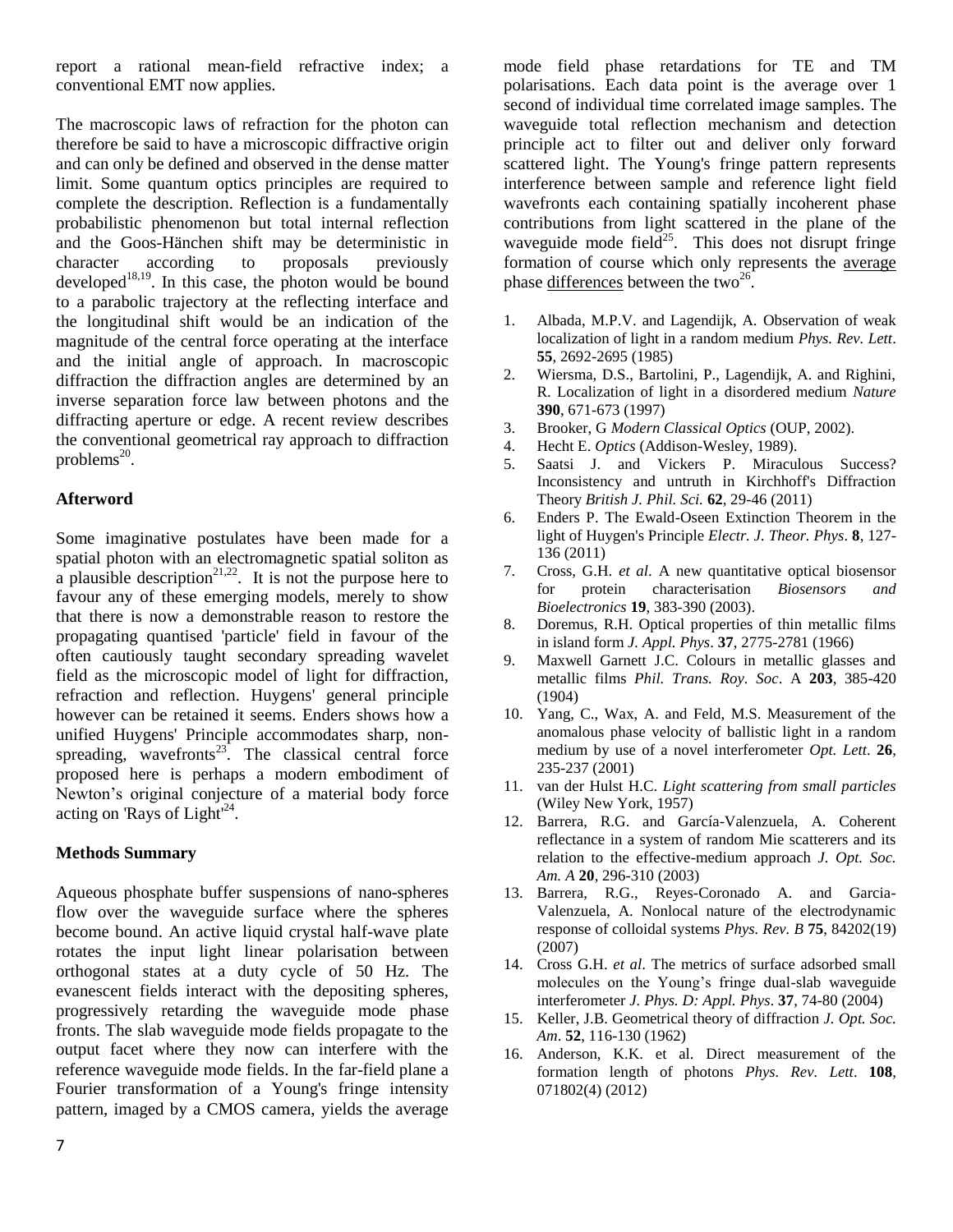- 17. Kemp, B.A. Resolution of the Abraham-Minkowski debate: Implications for the electromagnetic wave theory of light in matter *J. Appl. Phys*. **109**, 111101(17) (2011)
- 18. Agudín, J.L. Time delay of scattering processes *Phys. Rev*. **171**, 1385-1387 (1968)
- 19. de Broglie, L. and Vigier, J.P. Photon mass and new experimental results on longitudinal displacements of laser beams near total reflection *Phys. Rev. Lett*. **28**, 1001-1004 (1972)
- 20. Bliokh K.Y. and Aiello, A. Goos–Hänchen and Imbert– Fedorov beam shifts: an overview *J. Opt*. **15**, 014001 (2013)
- 21. Hunter, G. and Wadlinger, L.P. Photons and Neutrinos as electromagnetic solitons *Phys. Essays* **2**, 158-172 (1989)
- 22. Kamenov, P. and Slavov, B. The photon as a soliton *Found. Phys. Lett*. **11**, 325-342 (1998)
- 23. Enders P. Huygens' Principle as universal model of propagation *Lat. Am. J. Educ*. **3**, 19-32 (2009)
- 24. Newton, I, *Opticks* (Dover, New York, 1979)
- 25. Yang, C., An, K., Perelman, L.T., Dasari, R. and Feld, M.S. Spatial coherence of forward-scattered light in a turbid medium *J.Opt. Soc. Am. A* **16**, 866-871 (1999)
- 26. Zhang, S.-H. *et al*. Spatial interference: From coherent to incoherent *Phys. Rev. Lett*. **102**, 073904(4)

**Acknowledgements** I thank M. Swann and M. Szablewski for critical reading of the manuscript. The data for the 30 nm spheres was kindly provided by M. Swann of Biolin Scientific, Manchester, UK. The 100 nm sphere data was collected by D. Carter.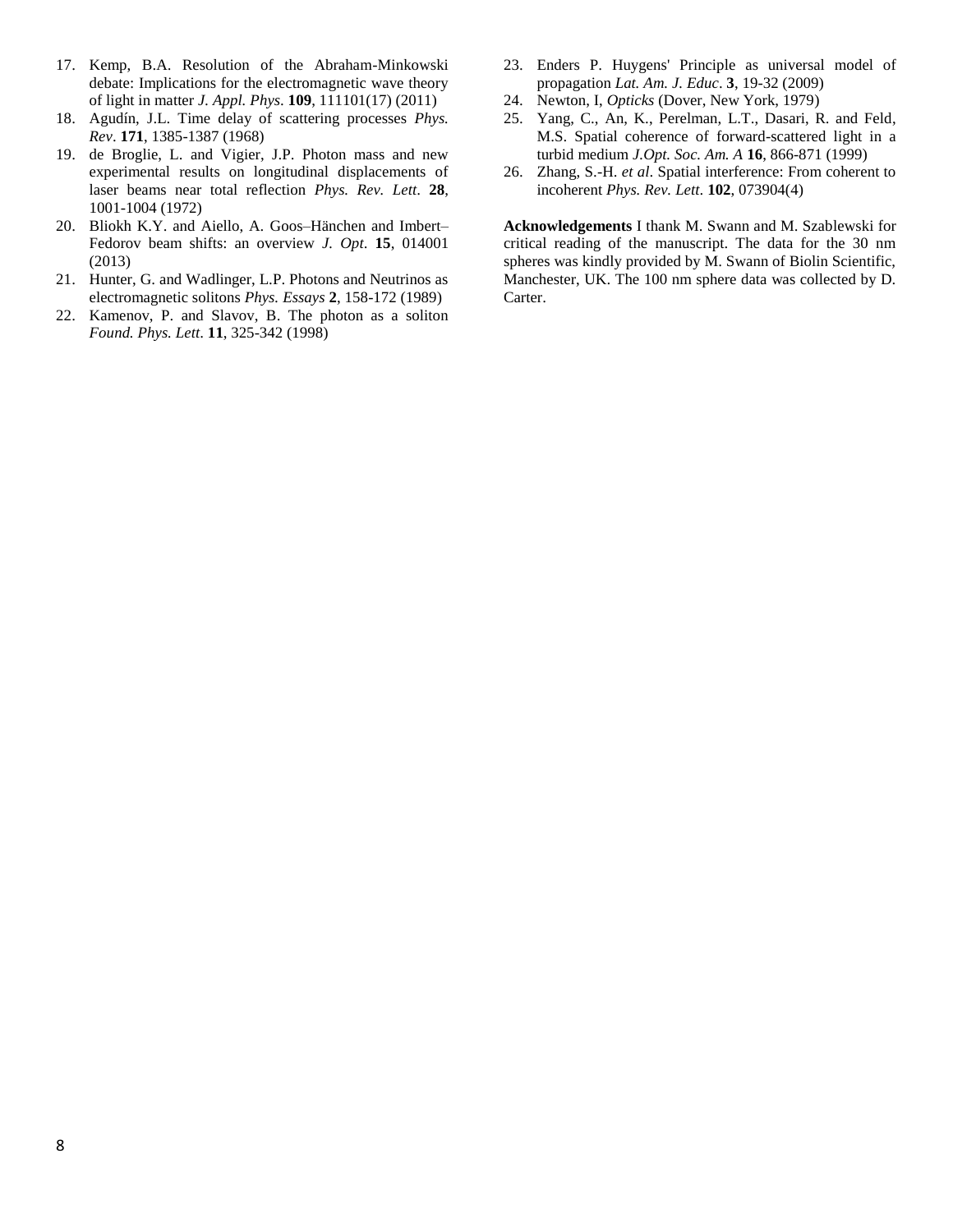# **Supplementary information**

# **1. Experimental procedure**

The dual slab optical waveguide silicon chip interferometer has overall area dimensions of  $6 \times 24$ mm. Layers of deposited silicon oxynitride on the silicon wafer form a stack of transparent dielectrics with the first, second and third depositions forming a reference slab waveguide with the second layer refractive index higher than those to either side. There is no lateral patterning. A fourth high refractive index layer of approximate thickness  $1 \mu m$  forms the upper, sample slab waveguide. A further low index layer of  $2 \mu m$ thickness is deposited over the whole substrate and then etched away to expose the surface of the fourth layer in two sample 'wells'. The dimensions of each well is  $1 \times$ 15 mm where the sample length,  $L = 15$  mm. Experiments can be conducted separately on each well if required. The intention is to provide a 'two slit' source to form Young's interference fringes from the two waveguide mode light fields emerging from the end face of the chip. The slab waveguides are designed to be single mode in each of the two orthogonal polarisation states ('TE' and 'TM'). Light from a helium neon single transverse mode laser is expanded by a Powell lens to provide a 'letterbox' intensity distribution at the waveguide input plane of dimensions greatly in excess of the waveguide layer area. This produces around -26 dB total power coupling to each slab waveguide but this is of no concern. The advantages are that the coupling is extremely stable against mechanical and thermal instabilities and further, the input polarisation state can be rotated by a simple liquid crystal half wave plate (which may produce refractive spatial aberrations) without disturbing the coupling efficiency.

The spatial distribution of the interference fringes, imaged by a CMOS camera, contains the average phase information, relative to the reference waveguide modes, carried by the sample modes. Fourier transformation of the spatial intensity distribution into spatial phase distribution is then carried out.

The evanescent fields of the TE and TM waveguide modes above the sample waveguide surface decay at different spatial rates according to an exponential law; they have different waveguide mode dispersion curves. Optogeometrical changes above the surface redefine the waveguide modes through interaction with the evanescent fields and this forms the basis of measurement. The intention is to use the mode dispersion difference to resolve the effective thickness

and refractive index of equivalent continuous layers introduced to the surface.

For this, one needs to know the mode effective refractive indices of the sample waveguide in the absence of the layer. These can be calculated using standard transfer matrix methods once the sample waveguide optogeometrical parameters are known. The sample waveguide parameters are obtained by a calibration process in the apparatus by exchanging pure water for 80  $\%$  (v/v) ethanol in water refractive index over the waveguide surface. Both of these materials have well known refractive indices and there is no thickness to determine because the evanescent fields decay with  $1/e$ amplitudes of around 140 nm whereas the calibrant extends to more than  $120 \mu m$  (includes the thickness of a fluoropolymer gasket) above the surface. Use of the transfer matrix method for a typical calibration analysis yields the following data:

| Layer                    | <b>Refractive</b><br><b>Index</b> | Thickness $(\mu m)$ |
|--------------------------|-----------------------------------|---------------------|
| Sample<br>waveguide core | 1.524                             | 0.978               |

Knowing the chip optogeometrical parameters it is simple to use the transfer matrix method to calculate the 'zero position' waveguide mode effective indices,  $N_{TE,0}$ and  $N_{TM,0}$ .

Experiments can now be designed to deposit material onto the waveguide surface and recalculate the waveguide mode effective indices at times, *t* during the deposition,  $N_{TE(TM),t}$  using the phase changes obtained from the interference fringe pattern,  $\Delta \phi_{TE(TM)}$  as its intensity distribution changes. These are related to the waveguide mode effective indices (the eigenvalues) through;

$$
\Delta \phi_{TE(TM)} = (2\pi/\lambda_0)L(N_{TE(TM),0} - N_{TE(TM),t}).
$$
 [S1]

Note that retardations (negative change) and advancements (positive change) of the relative phase are readily seen in this experiment. An equivalent layer formed at the surface is included in the model that finds the infinite combination of equivalent layer thicknesses and refractive indices that matches the new eigenvalue for each polarisation state. The two eigenvalues coincide at a unique pair of equivalent layer thickness and index values.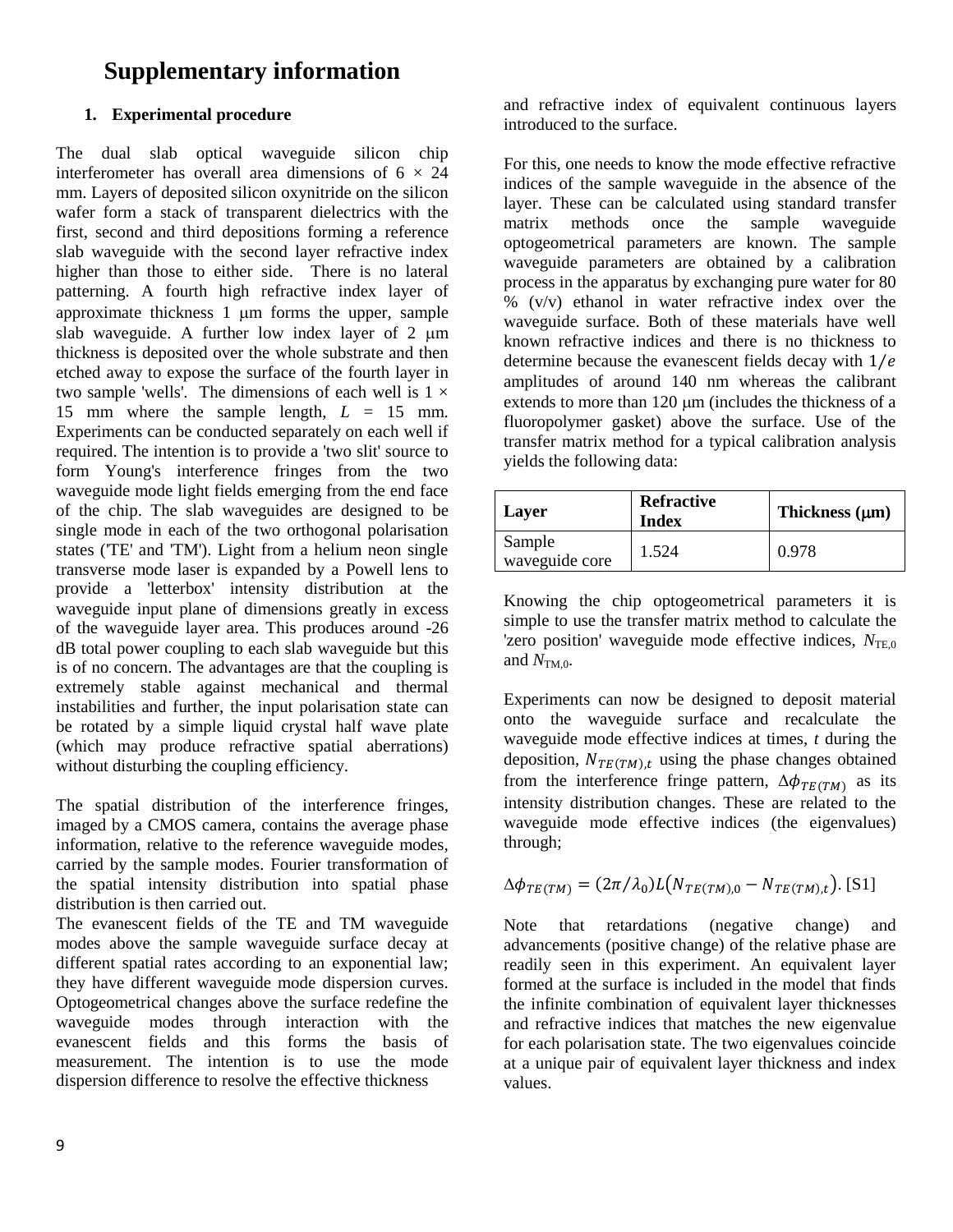

**Figure S1:** (a) *Deduced equivalent layer thickness(dashed line)* and  $\Delta\phi_{\text{TE}}$  versus deposition time for the deposition of 30 *nm spheres*. (b) *Deduced equivalent layer effective refractive index (solid line)and raw data ratio, R versus deposition time for the deposition of 30 nm spheres.* (c) *Calculated R versus equivalent layer effective index for a notional 30 nm equivalent layer*.

Use of the usual Maxwell Equations approach to develop the transfer matrix method for multilayers leads to some important approximate 'rules' that can be helpful in understanding how the technique works. To illustrate this, the data used for Figure 1 in the Article is re-cast here in terms of the raw data collected as a function of

time during the experiment. Figure S1(a) and its inset shows how the equivalent layer thickness is deduced as the phase changes accrue. To first order, one can correlate deduced thickness with absolute phase change, regardless of whether this represents the physical situation. This is the more intuitive of the two aspects. Less intuitively, as shown in Figure S1(b) and its inset, the deduced equivalent layer effective refractive index is not directly correlated with phase change alone but almost directly with the phase change ratio,  $R =$  $\Delta\phi_{TE}/\Delta\phi_{TM}$ . In fact it is possible to calculate an approximately linear relationship between *R* and refractive index as Figure S1(c) shows, at least over the experimental range and this provides a very powerful qualitative tool when the analysis gives irrational results. A high ratio normally would indicate a high refractive index. When this appears and the phase retardations are still very small, the model has no option but to predict a high index, very thin equivalent layer. The conflict comes when one has to reconcile a high deduced refractive index with a dilute layer at low values of retardation. The idea behind the model proposed in the Article came from rationalising this observation on the basis of discrete light modes geometrically scattered along the waveguide path.

# **2. The experimental ratio** *R* **and uncertainty analysis**

The importance of the absolute accuracy of the experimental ratio *R* is such that a full examination of how it arises in an experiment is needed. This discussion describes sources of noise and drift in the recorded phase changes and their treatment.

During an experiment, the fringe image intensity distribution fluctuates, primarily in response to fluctuations in the relative phase retardation between the interferometer reference and sample waveguide modes. Phase fluctuations can arise from transient fluctuations in the optical density in the evanescent field region, perhaps from non-binding impurities in the flow medium and from thermo-optic fluctuations due to irregularities in the flow velocity. Coupled with the intrinsic detector noise, these fluctuations, which average to zero, give rise to a measurement precision of better than  $\pm$  1 mrad. The sample stage temperature is controlled to better than  $\pm$ 1mK at 20 °C but the sample surface will not be kept in register with this absolute value even though it will be controlled to this precision. In addition to these fast fluctuations, there can be some longer term mechanical drift. Mechanical drift would give a polarisation independent drift effect.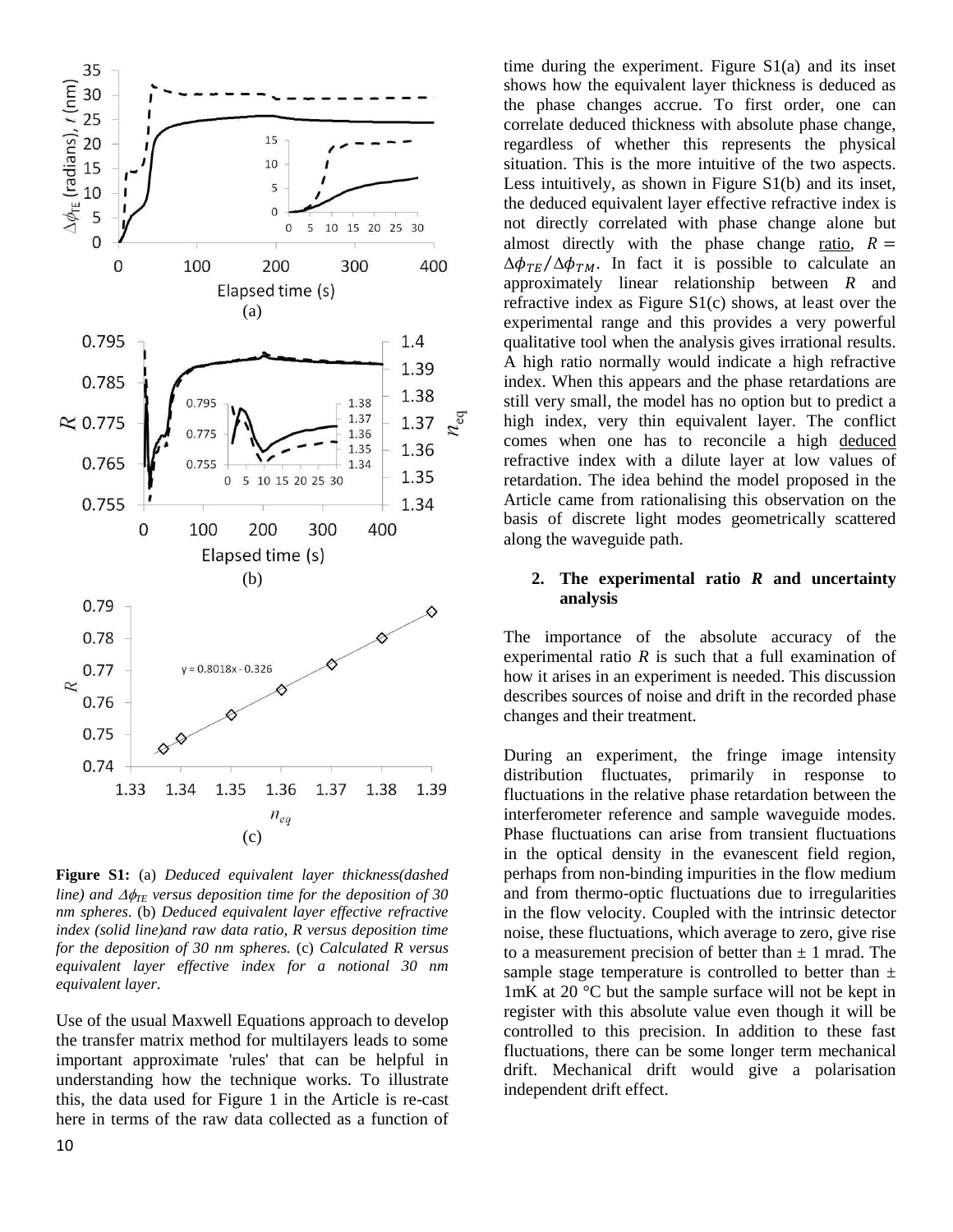

**Figure S2:** (a) *The raw phase retardation data just before the onset of sample introduction (elapsed time shown has been renormalized to show zero start time). The polynomial fits used to find the residuals in this region are shown.* (b) *The residual data shows the emergence of retardations (squares TM, circles, TE) above the noise level after 60 seconds of elapsed time. The noise data for the first 60 seconds of data points is averaged to find a reliable noise standard deviation. The data provides* 5 *noise values as 0.0026 and 0.0047, for TE and TM, respectively. (c) Ratio of the residuals at the onset time. Note that the ratio emerges from the noise and tends towards a stable value around unity for the first 20 mrad of retardation.*

11 Figure S2(a) shows the raw data in a time slot of 125 seconds before any significant phase changes are observed. Some slow polarisation independent drift is observed which could be mechanical in origin. To cancel this out the raw data is fit to high order polynomials from which residuals can be calculated. The residual phase retardation data  $\Delta \phi_{\text{TE}}$  and  $\Delta \phi_{\text{TM}}$  at times preceding the observation of an onset of phase changes above the noise is taken and the average of each normalised to zero (Figure S2(b)). The standard deviation  $\sigma_{TE(TM)}$  is then found and used as the single point standard error to find the single point error  $\alpha_{R_i}$  at later times. This is represented as

$$
\alpha_{R_i} = R_i \sqrt{\left[\sigma_{TE}^2 / (\Delta \phi_{TE})_i^2\right] + \left[\sigma_{TM}^2 / (\Delta \phi_{TM})_i^2\right]}.
$$
 [S2]

The onset of significant data above the residuals indicates that the suspension of spheres has begun to influence the phase retardations. The departure from the residual prediction shows a failure to fit to the third order and higher terms in the polynomials. These have very low coefficients in relation to terms up to quadratic. A combination of bulk suspension and early stage sphere binding will contribute to the results. It is interesting that the ratio emerges from the noise and tends to a value of 1 (Figure S2(c)). No particular significance can be attributed to this at present. Sources of  $R = 1$  could be mechanical drift or a high population of geometrical ray paths on the model proposed. This would indicate that sphere binding rather than bulk effects dominates the retardation data and the ratio in the very early stages. More analysis is needed to confirm this effect.

Although a possible drift has been detected in this experiment, the timescale for the complete experiment is around 250 seconds between onset and residual relative phase retardations after sample washing. We note that the initial drift rate is around 30 mrad/min. This is to be compared with the total phase retardations over the experiment time (around 2 minutes) of around 25 radians. Thus, if the drift continued at the original rate (it shows signs of slowing) it would only contribute 60 mrad offset to the final data and could be considered insignificant.

The error bars shown on the average separation data on Figure 1 of the Article are obtained by a propagation of the error taken from that of the experimental ratio as described above. Propagation is a step-wise procedure using the differential method as found in most experimental physics textbooks on measurement uncertainty.

#### **3. 21 nm spheres**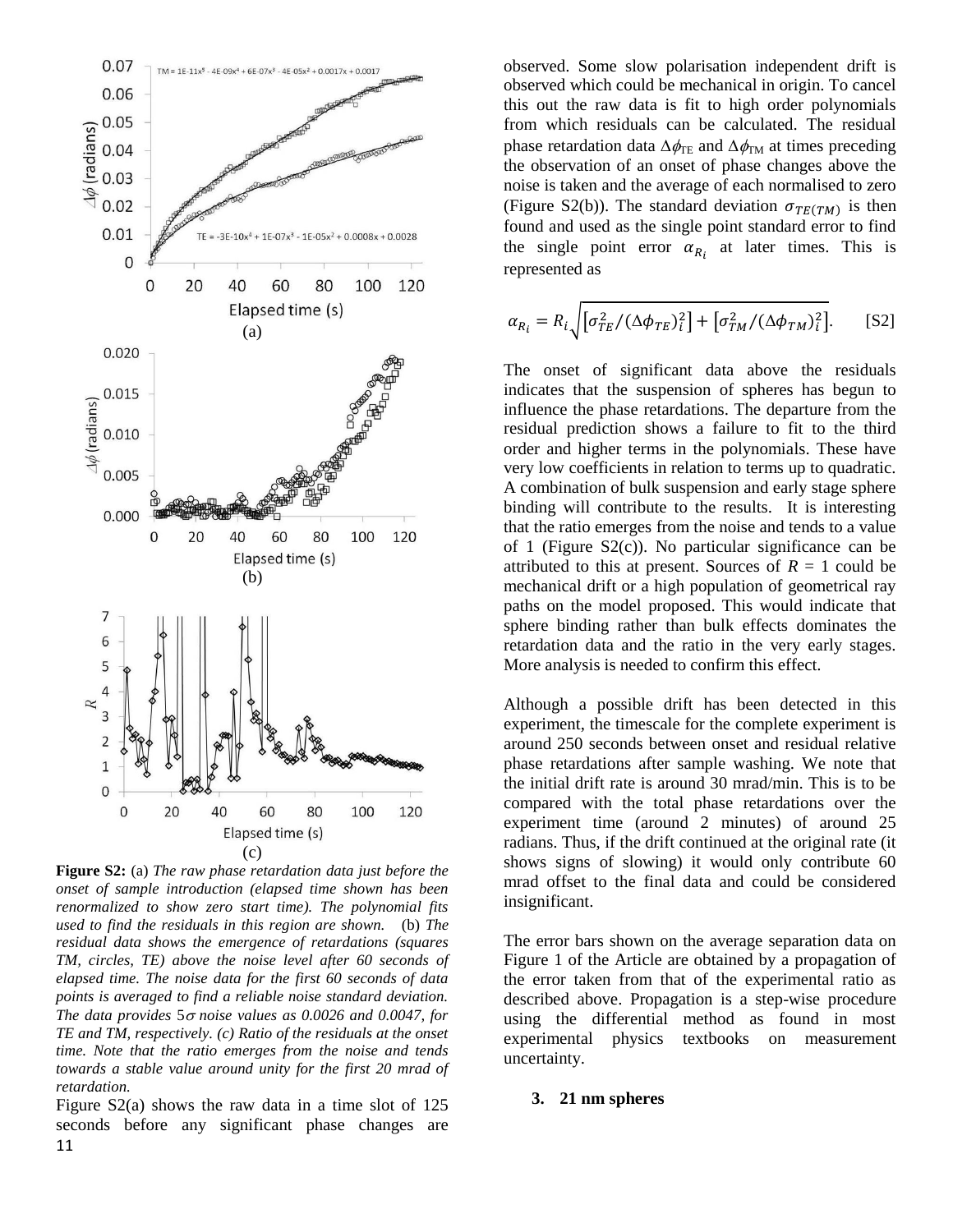A number of experiments with spheres of smaller radius have been conducted. The results from one such experiment are presented here (Figure S3). Polystyrene sphere suspensions (in water, 2 mM azide) of 2 % weight/volume (FluoSpheres™ carboxylate-modified, Molecular Probes, Oregon, USA, nominal actual size 21 nm) of an aliquot  $200 \mu l$ , are diluted with 3.8 ml pure phosphate buffer solution (refractive index  $= 1.3347$ , obtained by interferometric calibration against pure water in the same apparatus). The effective medium value of refractive index for the resulting 4 ml suspension is 1.3349. The introduction of this suspension is at a flow rate of  $25 \mu$ l/min over the surface of the waveguide in a total minimum sample cell volume (governed by the gasket seal dimensions over the chip) of 1.8 *ul.* The sample introduction time is therefore around 4.5 seconds. During this time a predicted bulk contribution to the phase changes of  $\Delta \phi_{TE}(bulk) = 271$ mrad and  $\Delta \phi_{TM}(bulk) = 365$  mrad ( $R(blk) = 0.742$ ) will occur. We may see a transient response corresponding to phase changes originating purely from the bulk medium exchange that are roughly in proportion to this ratio, before the deposition of spheres on the surface completely dominates the observed bulk response.



**Figure S3:** *Data from a sphere deposition experiment using (nominally) 21 nm diameter spheres. Deduced refractive index (dashes) converges with the EMT prediction (dash-dot) at*   $\Delta\phi_{TE}$  = 10.07 radians at which point deduced thickness is 23 *nm.*

At the onset of agreement with the EMT (at close to 10.1 radians),  $\langle S \rangle \approx 67$  nm and  $t = 23.1$  nm. This is the peak thickness and represents the optical maximum layer thickness. Any layer inhomogeneity that re-introduces off-axis scattering must then lower the deduced peak thickness and raise the deduced index (reduce the average separation). The reduction in deduced thickness with an enhancement over the EMT model refractive index after the peak could be evidence of such a layer distribution change, reintroducing  $R_g = 1$  type paths and

thus bringing back in some enhancement to the apparent index. This effect further emphasises the extrinsic nature of the deduced refractive index as well as the experimental sensitivity to layer morphology.

#### **4. Re-examination of the 100 nm sphere data**

The proposed scattering model shows that it will be impossible to determine anything specific about the morphology of sphere distributions that are dilute beyond the ray size. Nevertheless, now that a working hypothesis on a bounded ray model is available it should be applied to understand the apparently erratic shape of the *R* versus  $\Delta \phi_{TE}$  curves for the 100 nm diameter spheres. The relevant figure is reproduced here for convenience (Figure S4).



**Figure S4:** *Reproduced from Figure 2(b)*



Dot count =  $900$  Dot count =  $1000$ Dot count =  $450$ Dot count =  $950$ 

**Figure S5**: *SEM images taken at intervals along the waveguide path following deposition of 100 nm diameter spheres. The overall occupation fraction is constant at*  $\leq 1\%$ . *Image processing software has been used to identify 'dots' on each image to show that relative counts between positions. Most miscounting relates to the SEM legends and text and is thus a systematic error between images.*

The sphere suspension in this case was a dilution in pure water of the 2 % w/v stock, by a factor of 1,000 times. No significant contributions from the bulk effect are expected. These are on the order of a few (less than 10) mrad in each polarisation. The uniformity of deposition at the end of the experiment is shown by the SEM micrographs taken at regularly spaced positions along the sample length (Figure S5).